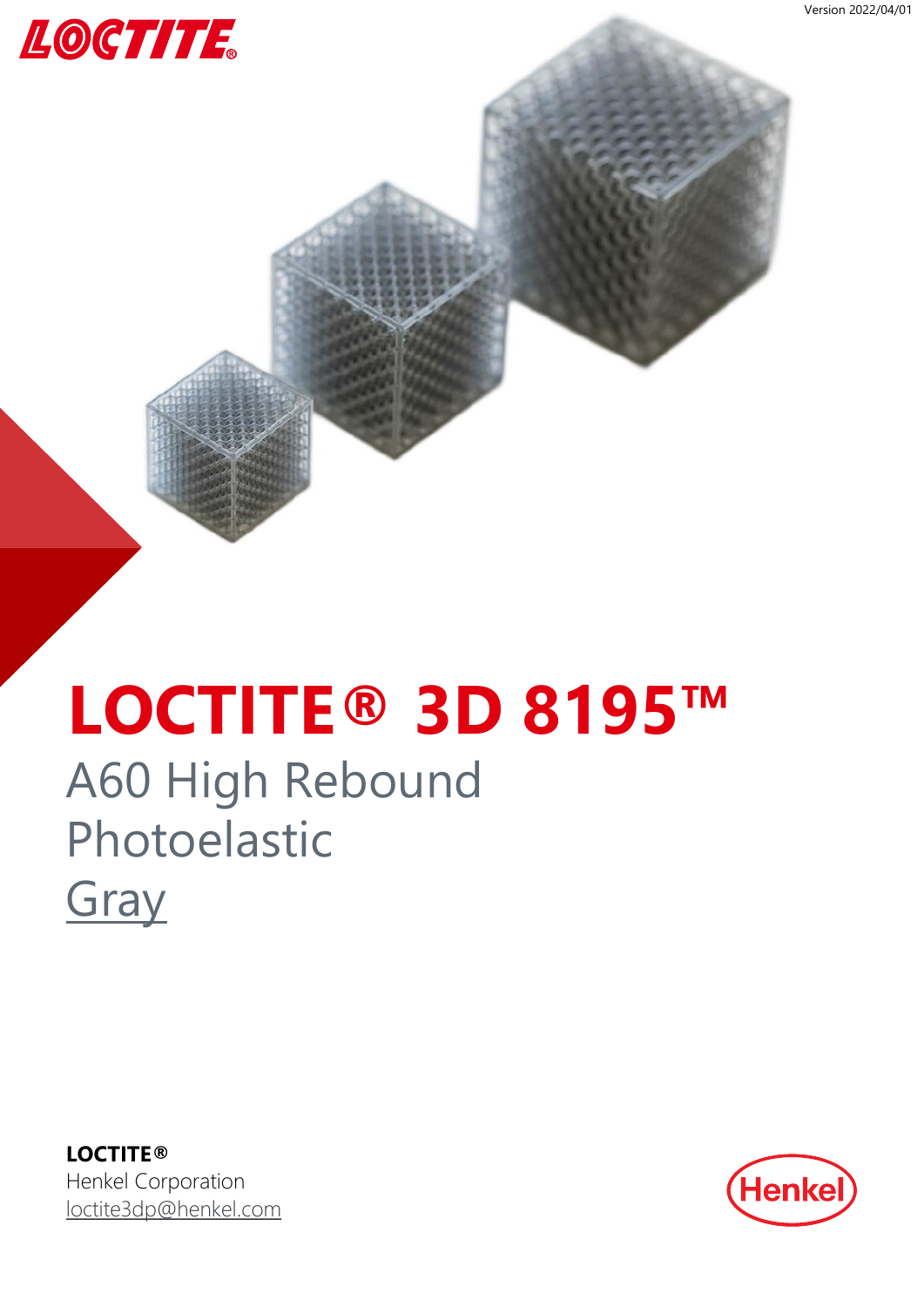



#### **LOCTITE 3D 8195TM**

LOCTITE 3D 8195 is a one-part elastomeric material formulated to have firm compression properties with quick rebound performance to match soft rubber like materials.

Flexibility, good energy return and fast to print make this material ideal for prototyping applications. It delivers excellent surface finish across various DLP printer platforms.





*\*Values shown are linked to LOCTITE 8195 Gray as reference, please refer to the specific mechanical properties*

![](_page_1_Picture_9.jpeg)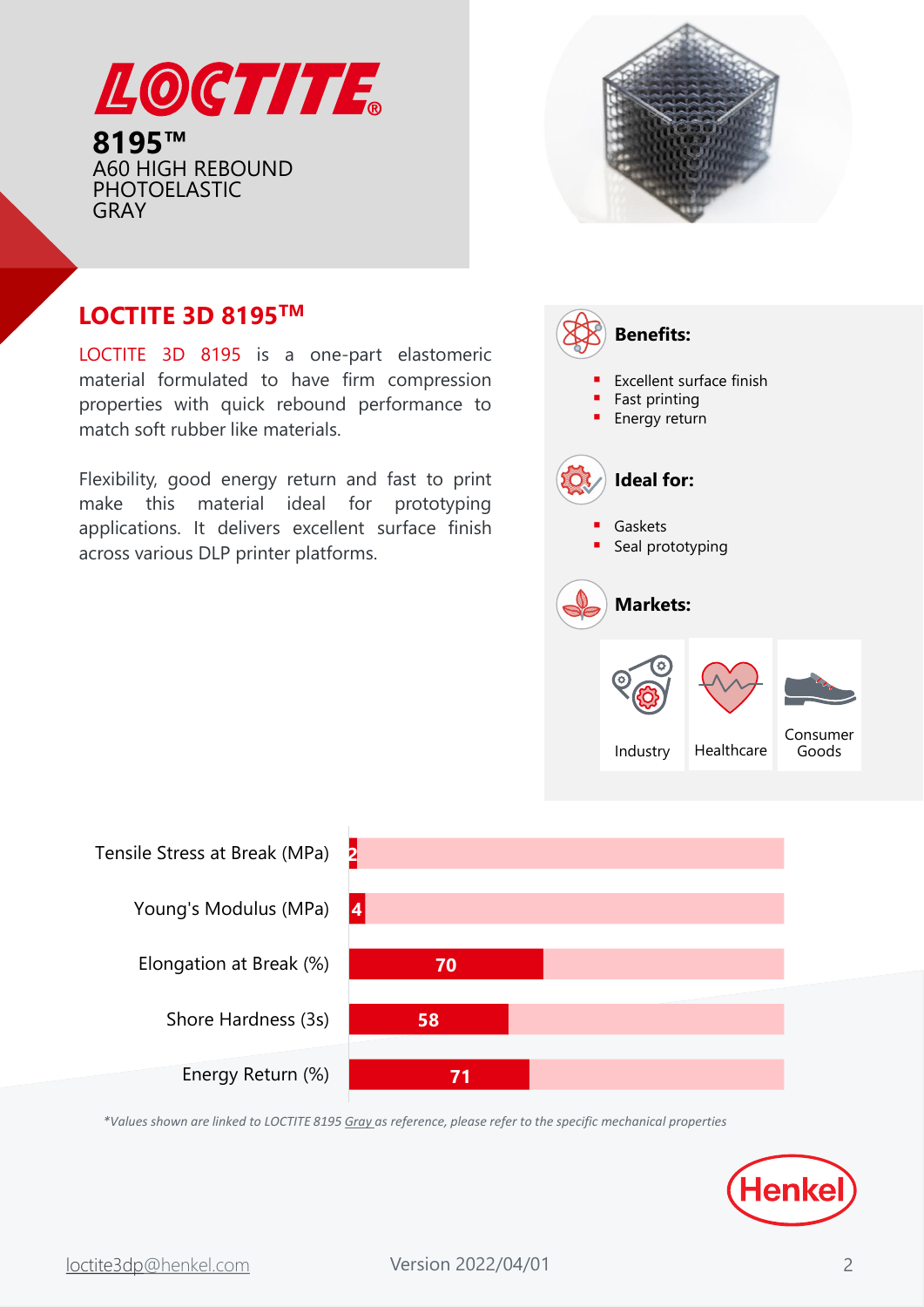<span id="page-2-0"></span>![](_page_2_Picture_0.jpeg)

![](_page_2_Picture_2.jpeg)

#### **MECHANICAL PROPERTIES**

| <b>Mechanical Properties</b>   | <b>Measure</b>    | <b>Method</b>          | <b>Green</b>             | <b>Post Processed</b> |
|--------------------------------|-------------------|------------------------|--------------------------|-----------------------|
| <b>Tensile Stress at Break</b> | MPa               | ASTM D638              | $\overline{\phantom{0}}$ | $1.5 - 1.8^{[1]}$     |
| Young's Modulus                | MPa               | ASTM D638              |                          | $3 - 4.5^{[1]}$       |
| Elongation at Break            | %                 | ASTM D638              |                          | $60 - 65^{[1]}$       |
| <b>Tear Strength</b>           | kN/m              | ASTM D624              |                          | $4.3 - 4.6^{[1]}$     |
| Stress at 20% Strain           | MPa               | ASTM D412              |                          | $0.6 - 0.8^{[1]}$     |
| Stress at 40% Strain           | MPa               | ASTM D412              | $\overline{\phantom{0}}$ | $1.2 - 1.4^{[1]}$     |
| Stress at 60% Strain           | MPa               | ASTM D412              |                          | $1.9 - 2.1^{[1]}$     |
| <b>Strain at Break</b>         | %                 | ASTM D412              |                          | 65-70[1]              |
| <b>Stress at Break</b>         | MPa               | ASTM D412              |                          | $2 - 2.2^{[1]}$       |
| <b>Tear Strength</b>           | kN/m              | ASTM D624              |                          | $4.3 - 4.6^{[1]}$     |
| <b>Other Properties</b>        |                   |                        |                          |                       |
| <b>Energy Return</b>           | %                 | <b>Internal Method</b> | $\overline{\phantom{a}}$ | 74-78[2]              |
| Water Absorption (24hr)        | %                 | ASTM D570              |                          | $1^{[3]}$             |
| Shore Hardness (3s)            | A                 | ASTM D648              |                          | 58[4]                 |
| Solid Density                  | g/cm <sup>3</sup> | ASTM D1475             |                          | $1.12^{[5]}$          |
| <b>Liquid Properties</b>       | <b>Measure</b>    | <b>Method</b>          |                          | <b>Value</b>          |
| Viscosity at 25°C              | cP                | ASTM D7867             |                          | 1250[6]               |
| Liquid Desity                  | g/cm <sup>3</sup> | Internal               |                          | $1.07^{[5]}$          |

"All specimen are printed unless otherwise noted. All specimen were conditioned in ambient lab conditions at 19-23C / 40-60% RH for at least 24 hours." ASTM Methods: D638 Type IV, 50mm/min, D624, Die C Shape, 500 mm/min<br>(

![](_page_2_Picture_6.jpeg)

**Internal Data <mark>Sources:</mark><br>[1] GEN 1170 [2] FOR16947 [3]] FOR17053 [4] FOR17055 [5] FOR16971 [6] FOR57678**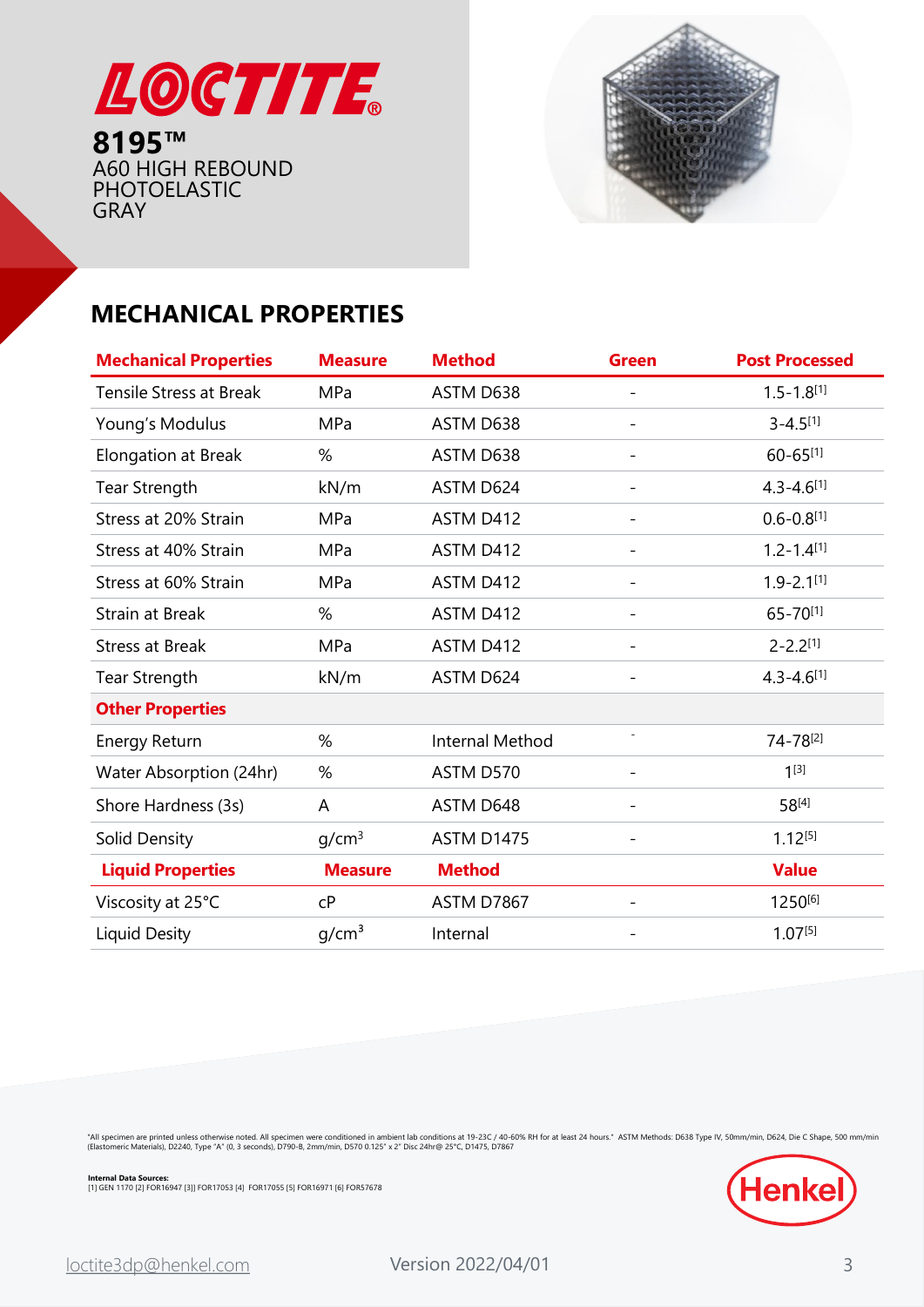![](_page_3_Picture_0.jpeg)

![](_page_3_Picture_2.jpeg)

#### **WORKFLOW**

Validated workflows need to be followed to achieve properties as provided in the TDS. Examples of validated workflow steps are listed below. Users should defer to the most current workflow information for best results which can be found at <https://www.loctiteam.com/printer-validation-settings>

#### **PRINTER SETTINGS**

LOCTITE 3D 8195 is formulated to print optimally on industrial DLP printer. Read the safety data sheet carefully to get details about health and safety instructions. Recommended print parameters:

- Shake resin bottle well before usage
- Temperature: 20°C to 35°C
- Intensity: 2 mW/cm<sup>2</sup> to 10 mW/cm<sup>2</sup>

| Exposure time for an intensity of 2 mW/cm <sup>2</sup> |    | Gray | <b>Red</b>    |      |      |
|--------------------------------------------------------|----|------|---------------|------|------|
| Layer Thickness (µm):                                  | 50 | 100  | Ec $(mJ/cm2)$ | 6.1  | 6.6  |
| First layer time (s)                                   | 25 | 50   | $Dp$ (mm):    | 0.20 | 0.09 |
| Burn in region (s):                                    |    | 15   |               |      |      |
| Model Layer Exposure (s):                              |    | 9.5  |               |      |      |

#### **POST PROCESSING**

LOCTITE 3D 8195 requires post processing to achieve specified properties. Prior to post curing, support structures should be removed from the printed part, and the part should then be washed. Use compressed air to remove residual solvent from the surface of the material between intervals.

| <b>Post Process Step</b> | Agent | <b>Method</b>     | <b>Duration</b>  | <b>Intervals</b> | <b>Additional Info</b> |
|--------------------------|-------|-------------------|------------------|------------------|------------------------|
| Cleaning                 | IPA   | Manual            | 2 min            |                  |                        |
| Dry                      | n.a.  | Compressed air    | 10 to 60 s       |                  | Air pressure (30psi)   |
| Wait before post curing  | n.a.  | Ambient condition | $60 \text{ min}$ |                  | Room temperature       |

#### **POST CURING**

LOCTITE 3D 8195 requires post curing to achieve specified properties. It is recommended that either an LED or wide spectrum lamp be used to post cure parts.

| <b>UC Curing Unit</b>  | <b>UV Source</b>           | <b>Intensity</b>     | Cure time/<br>side | <b>Additional Settings</b><br>(Shelf, Output Energy) |
|------------------------|----------------------------|----------------------|--------------------|------------------------------------------------------|
| Loctite UVALOC<br>1000 | Mercury Vapor (H-<br>bulb) | $30 \text{ mW/cm}^2$ | $10 \text{ min}$   | Shelf 1 (from bottom)                                |

![](_page_3_Picture_17.jpeg)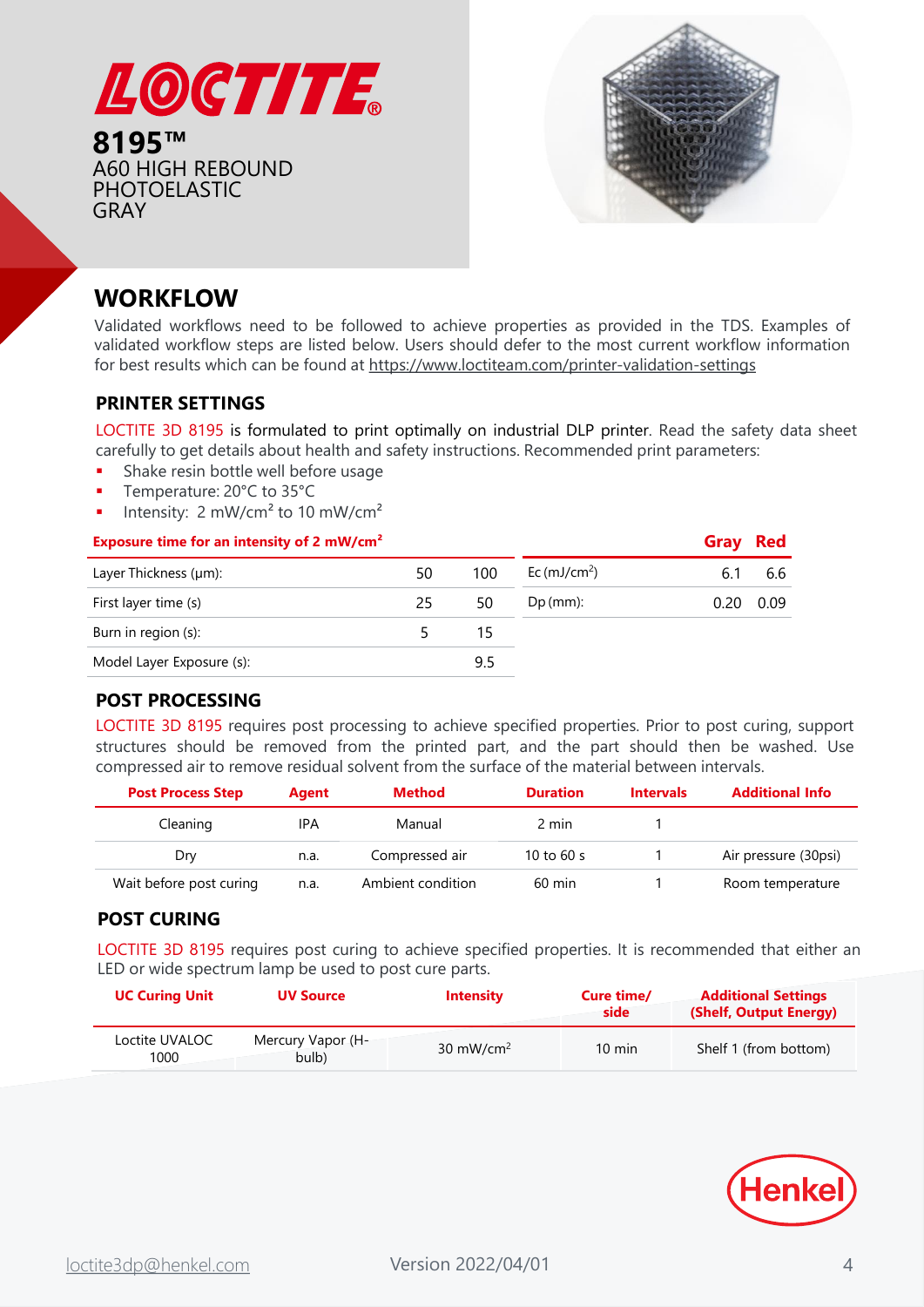![](_page_4_Picture_0.jpeg)

![](_page_4_Picture_2.jpeg)

#### **ADDITIONAL DEVELOPMENT OPTIONS**

**Colors:** LOCTITE 3D 8195 formula is made with only one color.

#### **LIMITATIONS**

**Vat Printer:** LOCTITE 3D 8195 formula shows limited path forward for Vat printers.

**LCD printers:** LOCTITE 3D 8195 formula may be compatible with LCD Printers using long exposure times.

#### **STORAGE**

Store LOCTITE 3D 8195 in the unopened container in a dry location. Optimal storage: 8°C to 30°C, storage below 8°C or greater than 30°C can adversely affect products properties. More specific information is given in the Safety Data Sheet. Material removed from container may be contaminated during use. For this reason, filter used resin with 190µm mesh filter before placing back into proper storage container.

![](_page_4_Picture_10.jpeg)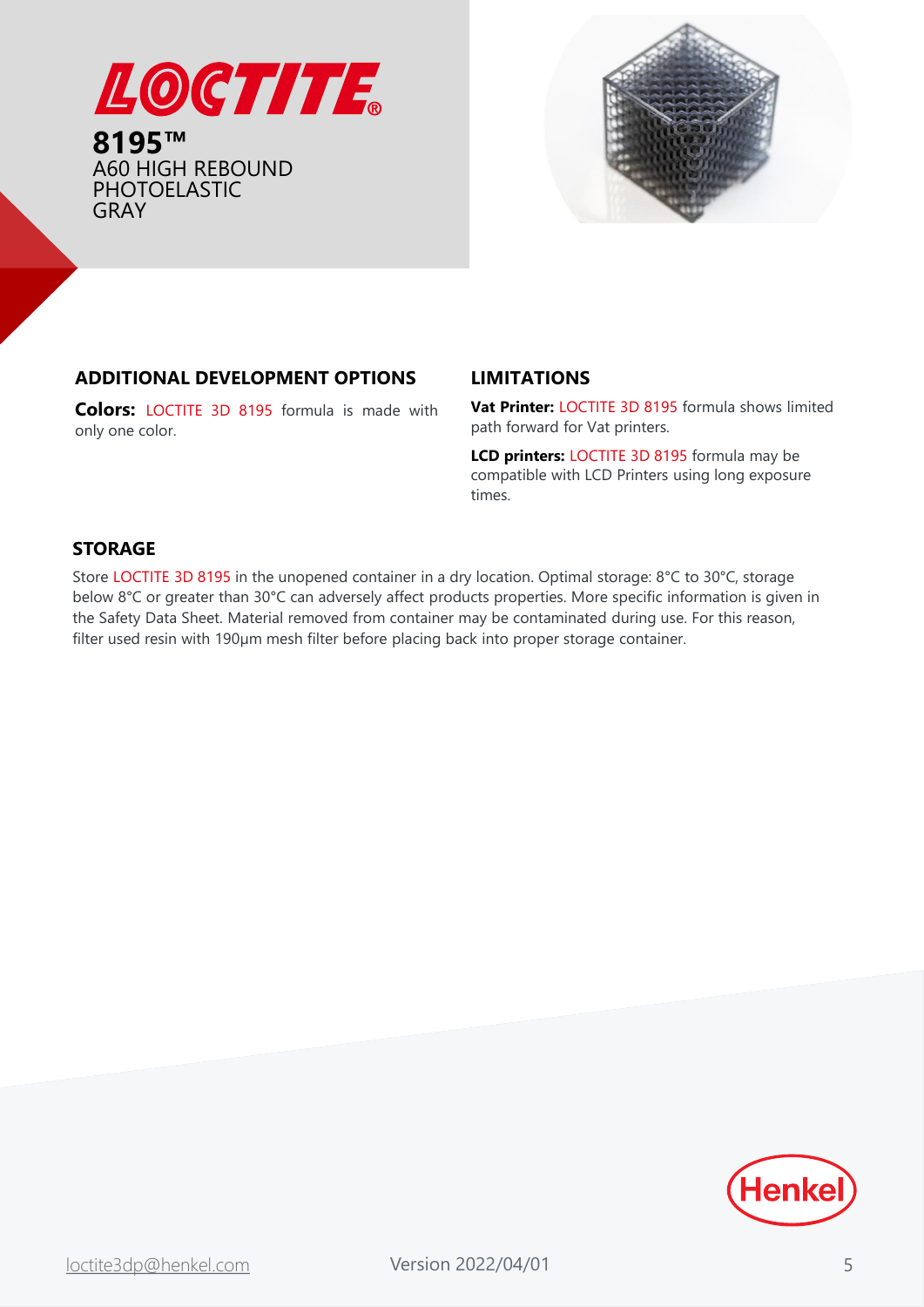![](_page_5_Picture_0.jpeg)

![](_page_5_Picture_2.jpeg)

#### **NOTE**

The information provided in this Technical Data Sheet (TDS) including the recommendations for use and application of the product are based on our knowledge and experience of the product as at the date of this TDS. The product can have a variety of different applications as well as differing application and working conditions in your environment that are beyond our control. Henkel is, therefore, not liable for the suitability of our product for the production processes and conditions in respect of which you use them, as well as the intended applications and results. We strongly recommend that you carry out your own prior trials to confirm such suitability of our product.

Any liability in respect of the information in the Technical Data Sheet or any other written or oral recommendation(s) regarding the concerned product is excluded, except if otherwise explicitly agreed and except in relation to death or personal injury caused by our negligence and any liability under any applicable mandatory product liability law.

#### In case products are delivered by Henkel Belgium NV, Henkel Electronic Materials NV, Henkel Nederland BV, Henkel Technologies France SAS and Henkel France SA please additionally note the following:

In case Henkel would be nevertheless held liable, on whatever legal ground, Henkel's liability will in no event exceed the amount of the concerned delivery.

#### In case products are delivered by Henkel Colombiana, S.A.S. the following disclaimer is applicable:

The information provided in this Technical Data Sheet (TDS) including the recommendations for use and application of the product are based on our knowledge and experience of the product as at the date of this TDS. Henkel is not liable for the suitability of our product for the production processes and conditions in respect of which you use them, as well as the intended applications and results. We strongly recommend that you carry out your own prior trials to confirm such suitability of our product.

Any liability in respect of the information in the Technical Data Sheet or any other written or oral recommendation(s) regarding the concerned product is excluded, except if otherwise explicitly agreed and except in relation to death or personal injury caused by our negligence and any liability under any applicable mandatory product liability law.

#### In case products are delivered by Henkel Corporation, Resin Technology Group, Inc., or Henkel Canada, Inc. the following disclaimer is applicable:

The data contained herein are furnished for information only and are believed to be reliable. We cannot assume responsibility for the results obtained by others over whose methods we have no control. It is the user's responsibility to determine suitability for the user's purpose of any production methods mentioned herein and to adopt such precautions as may be advisable for the protection of property and of persons against any hazards that may be involved in the handling and use thereof. In light of the foregoing, Henkel Corporation specifically disclaims all warranties expressed or implied, including warranties of merchantability or fitness for a particular purpose, arising from sale or use of **Henkel Corporation's products. Henkel Corporation specifically disclaims any liability for consequential or incidental damages of any kind, including lost profits.** The discussion herein of various processes or compositions is not to be interpreted as representation that they are free from domination of patents owned by others or as a license under any Henkel Corporation patents that may cover such processes or compositions. We recommend that each prospective user test his proposed application before repetitive use, using this data as a guide. This product may be covered by one or more United States or foreign patents or patent applications.

#### **Trademark Usage**

Except as otherwise noted, all trademarks in this document are trademarks of Henkel Corporation in the U.S. and elsewhere. ® denotes a trademark registered in the U.S. Patent and Trademark Office.

![](_page_5_Picture_15.jpeg)